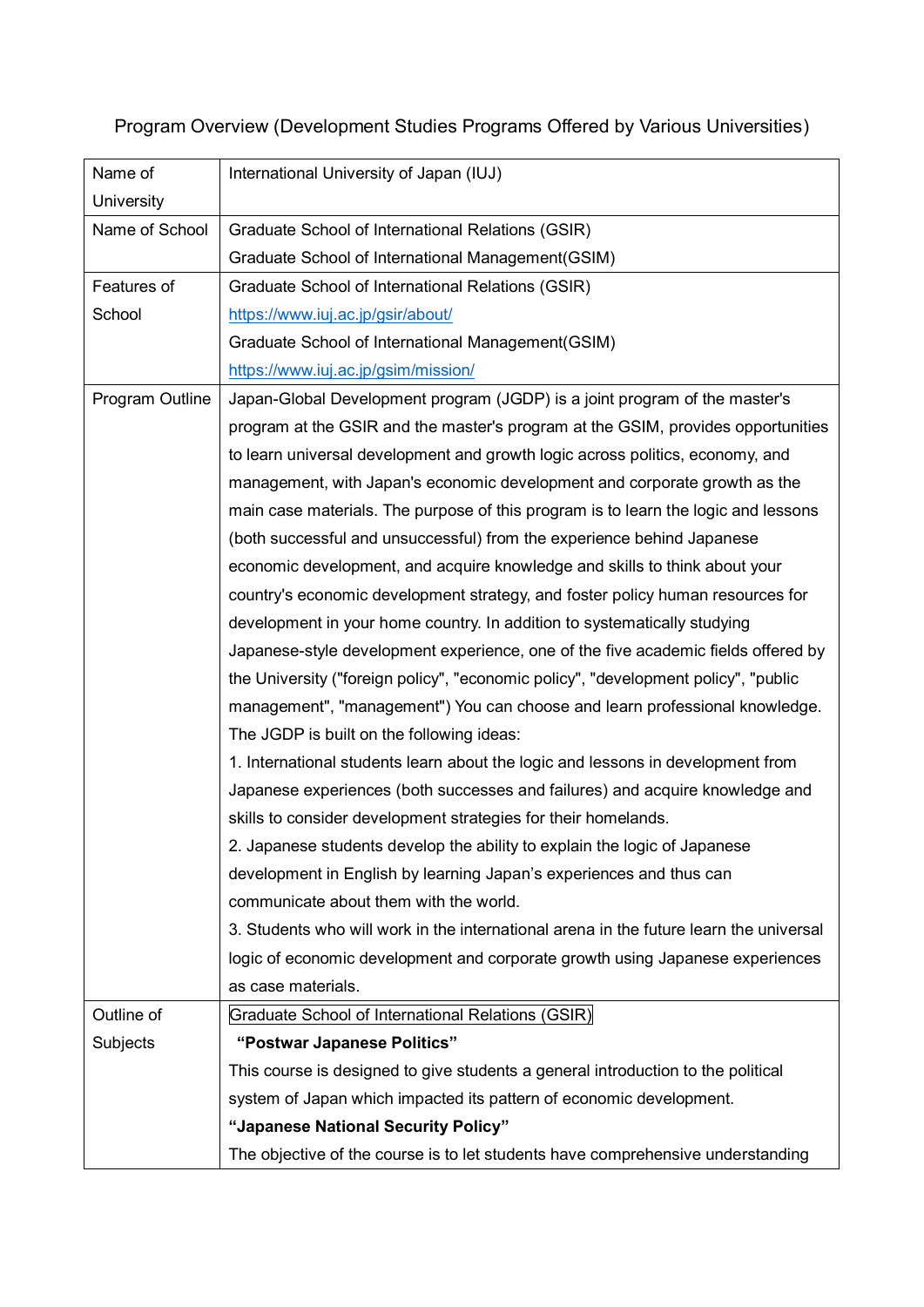on fundamental elements of Japan's post-WWII national security policy as well as its origins and background in the context of their impacts on Japan's development mainly after the Meiji Restoration in 1868.

#### **"International Relations and Foreign Policy of Japan"**

The course seeks to understand post-war Japanese foreign policy and its impact on development from diverse perspectives: international structures and systems, domestic politics, and individual leaders.

## **"Japanese Foreign Assistance Policy"**

This course will shed light on the experience of Japan's own development and its ODA. This is a course offered in collaboration with the Japan International Cooperation Agency (JICA).

#### **"Japanese Public Finance and Administration"**

The course analyzes the system of Japanese public finance and administration. In the course, the role of central and local government is examined to elucidate the public money flows through taxation system, local allocation tax system and so on. **"Postwar Japanese Economy up to the 1980s"**

The course is designed to study the postwar Japanese economy with a special emphasis on the process and policy of economic development after the end of WWII.

## **"International Political Economy and Japan's Development Path"**

This course focuses on Japan's transformation in the international political economy, explains how Japanese political economy was designed in order to fit into different international environments in the pre-modern era, the Meiji and prewar era, and the postwar era.

# **"Modern Japan in the World"**

This course examines Japan's interactions with the world from the 19th century when Japan opened up to international exchanges after a period of relative isolation — to the end of World War II.

# **"Japan's Education System"**

Education is an important factor for growth both at the individual level and the country level particularly for developing countries. This course provides an introduction to the field of economics of education with a specific focus on Japanese policies.

#### Graduate School of International Management(GSIM)

**"Japanese Employment Practices and Human Capital Accumulation"** In this course, by focusing on the several practices and cases in Japan, students will learn the industry knowledge in human capital areas which enhanced Japan development stage, especially in order to apply the practices to the developing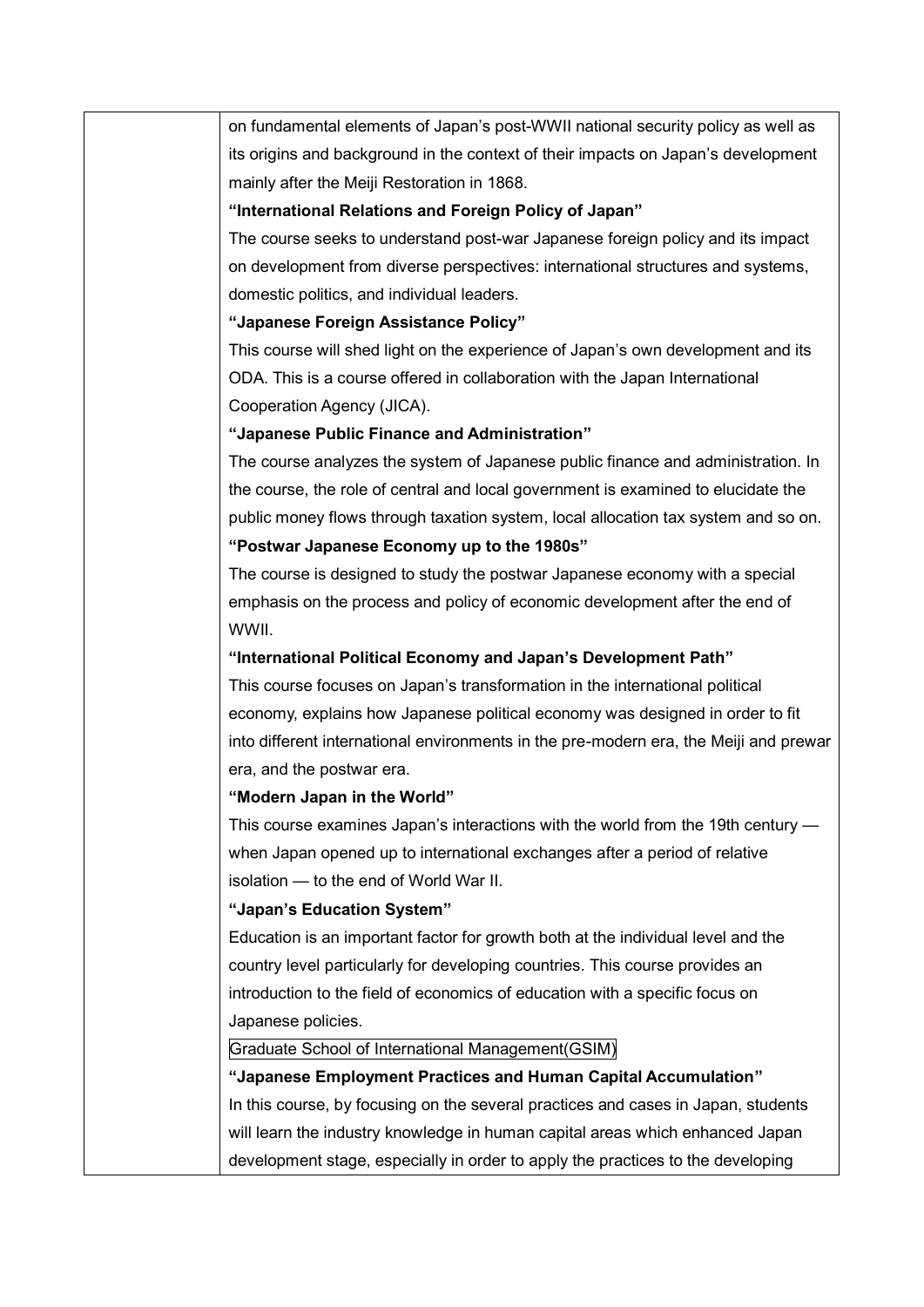|                    | regions and revitalizing countries.                                                  |
|--------------------|--------------------------------------------------------------------------------------|
|                    | "Small to Medium-sized Firms in Japan"                                               |
|                    | The objective of this course is to introduce how small to medium-sized firms (often  |
|                    | called SMEs) have developed. Dividing the history of modern economic                 |
|                    | development in Japan into several eras.                                              |
|                    | "Japanese Style Management and Corporate Governance"                                 |
|                    | This course will introduce Japanese style management. It was established amid        |
|                    | social chaos after World War II and has evolved into a unique management system      |
|                    | which is distinct from a typical textbook model.                                     |
|                    | "Japanese Corporate Finance and Financial System"                                    |
|                    | This course is designed for international MBA students in particular to learn about  |
|                    | the relations between Japanese corporate/economic performance and supporting         |
|                    | financial infrastructure in a historical context.                                    |
|                    | *Details on the following three subjects will be posted later.                       |
|                    | "Business Leaders in Japan", "Development of Japanese Industries"                    |
|                    | "Monozukuri (Manufacturing) Management in Japan"                                     |
| <b>Related URL</b> | Japan-Global Development program (JGDP)                                              |
|                    | https://www.iuj.ac.jp/jgdp/                                                          |
|                    | Course Descriptions for 2019/2020 Academic Year - GSIR -                             |
|                    | *JGDP Course No. starts from JDP****.                                                |
|                    | https://www.iuj.ac.jp/gsir/course-descriptions/                                      |
|                    | Course Descriptions for 2018/2019 Academic Year - GSIM -                             |
|                    | *JGDP Course No. starts from JDP****.                                                |
|                    | https://www.iuj.ac.jp/gsim/course-descriptions-gsim/                                 |
| Program's          | [Voices from students who take the subjects]                                         |
| appeal             | 1. Impressions of Indonesian international students who attended [Small to           |
|                    | Medium-sized Firms in Japan and their impact on development] (Autumn 2018)           |
|                    | Since Japanese SMEs have a big impact on the economy, the government has             |
|                    | made great success by implementing policies to promote the supply of subsidies       |
|                    | and network construction for the development of SMEs. SMEs in each country are       |
|                    | also growing rapidly, and it was a very valuable experience to compare the situation |
|                    | of each country with Japanese policies and to exchange opinions with students        |
|                    | from more than 20 countries. In addition, the lectures were given by professors who  |
|                    | had experience working in JICA in each country, so it was very meaningful to learn   |
|                    | about the differences in administrative institutions in each country.                |
|                    | 2. Impressions of Japanese students who attended [Japanese National Security         |